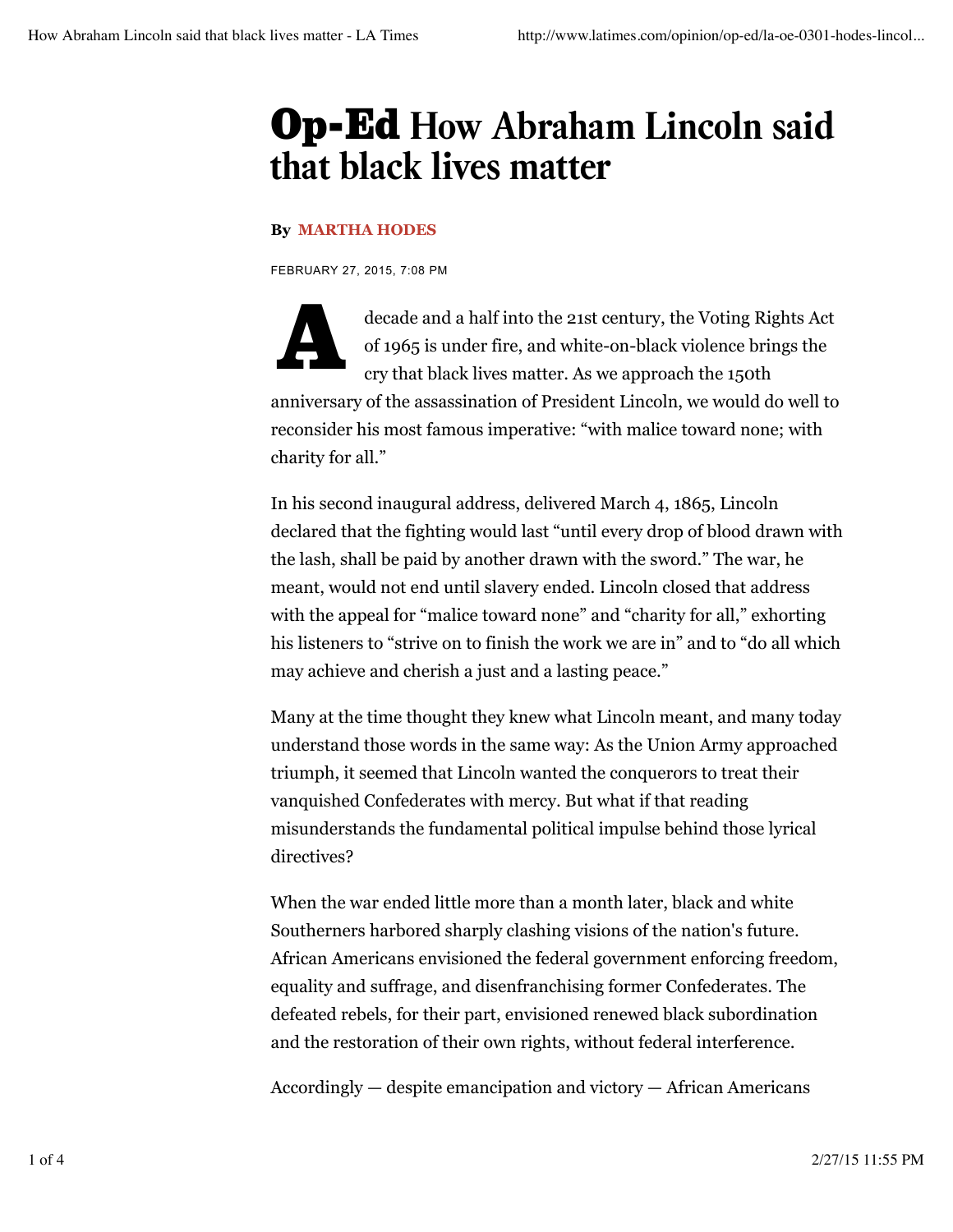looked ahead with trepidation. The day after the glorious fall of Richmond on April 3, 1865, Frederick Douglass warned a Boston audience that "hereafter, at the South, the negro will be looked upon with a fiercer and intenser hate than ever before." When Robert E. Lee surrendered at Appomattox Court House in Virginia on April 9, the editors of the New York Anglo-African warned that there remained immense support for "oppressions akin to slavery."

Two days after Lee's surrender, Lincoln addressed a crowd from the White House balcony, reflecting on the nation's reconstruction. He would "prefer," he submitted, that voting rights be extended to black men who were "very intelligent" and to "those who serve our cause as soldiers." His cautious suggestion irritated abolitionists. "Why can't he cut down the whole tree," a white woman wrote in her Massachusetts diary, "instead of lopping off the branches?"

But the same suggestion struck Lincoln's antagonists as entirely too revolutionary. Among them was a young Shakespearean actor who stood in the crowd that evening. "That means nigger citizenship," snapped John Wilkes Booth. "Now, by God, I'll put him through." Three nights later, Booth entered the presidential box at Ford's Theatre and fired a single shot into the back of Lincoln's head.

The nation's first presidential assassination did not subdue former Confederates; many expressed glee and many continued to dream of retribution. As President Andrew Johnson sided with white Southerners, black Southerners just as rapidly reached for Lincoln's legacy and for the mandates of his second inaugural. They told Johnson, in petitions to the White House, that he was replacing "a man who had proved himself indeed our friend," reminding him of the "liberty brought us and our wives and our little ones by your noble predecessor."

Were these African Americans, and others who echoed their sentiments, ignoring Lincoln's recent call for "malice toward none" and "charity for all"? On the contrary, black mourners seem to have interpreted those words to apply, not to former Confederates, but just the opposite: to themselves.